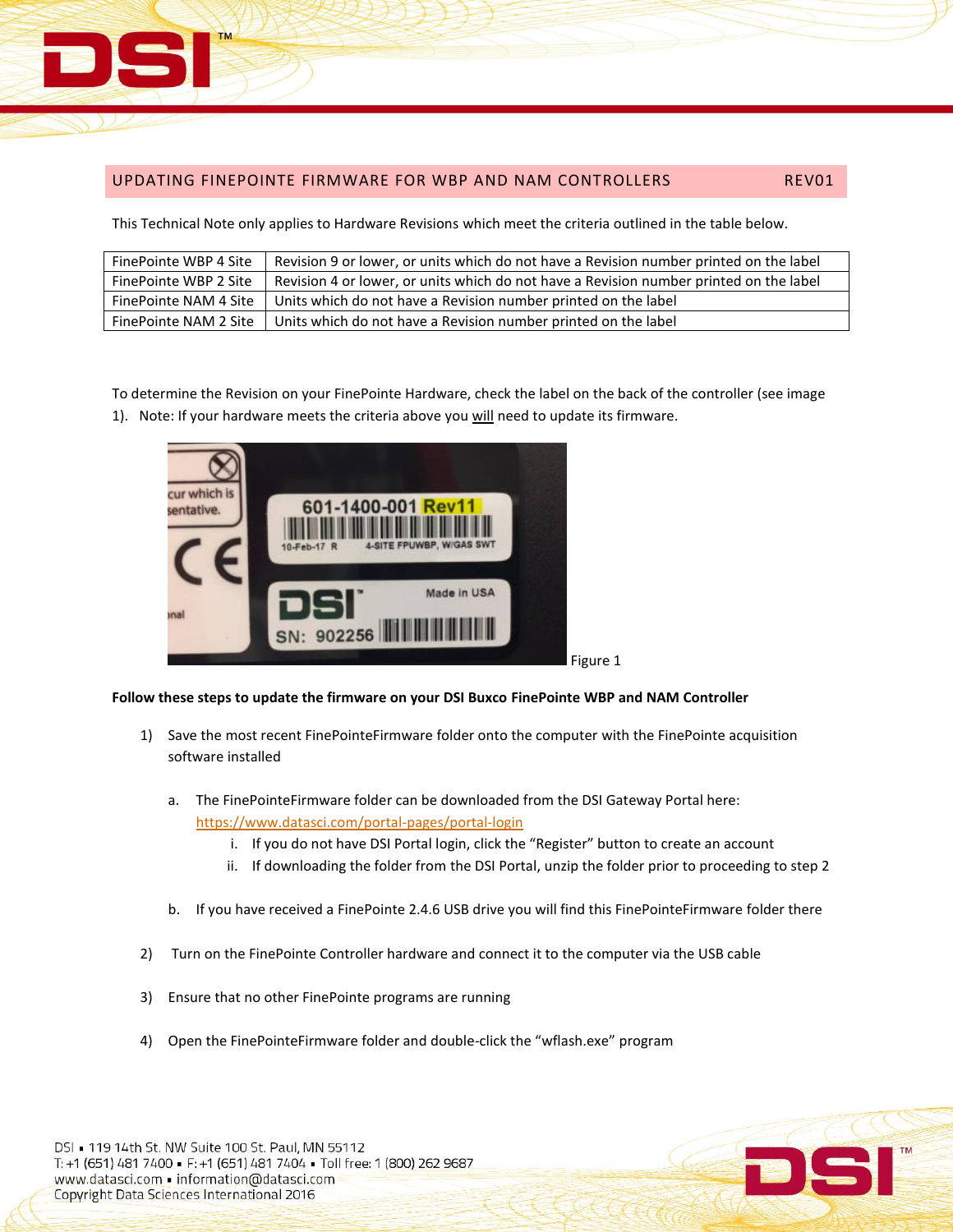| <b>Whash.exe</b>      | 3/13/2017 2:50 PM          | Application                           | 41 KB         |
|-----------------------|----------------------------|---------------------------------------|---------------|
| Nerves.dll            |                            | 3/10/2017 10:23 AM Application extens | 254 KB        |
| NAM2Site0301V041F.s19 | 3/7/2017 7:58 AM           | S <sub>19</sub> File                  | 165 KB        |
| NAM2Site0302V041E.s19 | 12/20/2016 10:43           | S19 File                              | 165 KB        |
| NAM2Site0303V041D.S19 | 7/28/2016 9:26 AM S19 File |                                       | <b>165 KB</b> |

5) The program will display the connected FinePointe Controller, as well as its Serial Number, Device Type, hardware Rev, Firmware Version, and the date that firmware was installed

| <b>Buxco Flash</b>       |                                |                       |                  |            |
|--------------------------|--------------------------------|-----------------------|------------------|------------|
| Version: 1.0.5.1         |                                |                       |                  | Refresh    |
| Select Device to Flash:  |                                |                       |                  |            |
| Serial Number            | Device Type                    | Rev                   | Firmware Version | Date       |
| 000000                   | FinePointe Series NAM (2-Site) | 0.3.0.3               | 0.4.1.13         | 11/21/2016 |
| Select Firmware Version: |                                | Flashing Progress:    |                  |            |
|                          |                                |                       |                  |            |
| <b>Flash Device</b>      |                                | Program Serial Number |                  | Exit       |

a. If you do not see the FinePointe hardware listed here, ensure that the USB cable is connected properly and the unit is turned on, then click the Refresh button in the upper-right corner

## 6) Click on the displayed hardware to highlight it

| Version: 1.0.5.1        |                                |         |                         | Refresh    |
|-------------------------|--------------------------------|---------|-------------------------|------------|
| Select Device to Flash: |                                |         |                         |            |
| Serial Number           | Device Type                    | Rev     | <b>Firmware Version</b> | Date       |
| 000000                  | FinePointe Series NAM (2-Site) | 0.3.0.3 | 04113                   | 11/21/2016 |

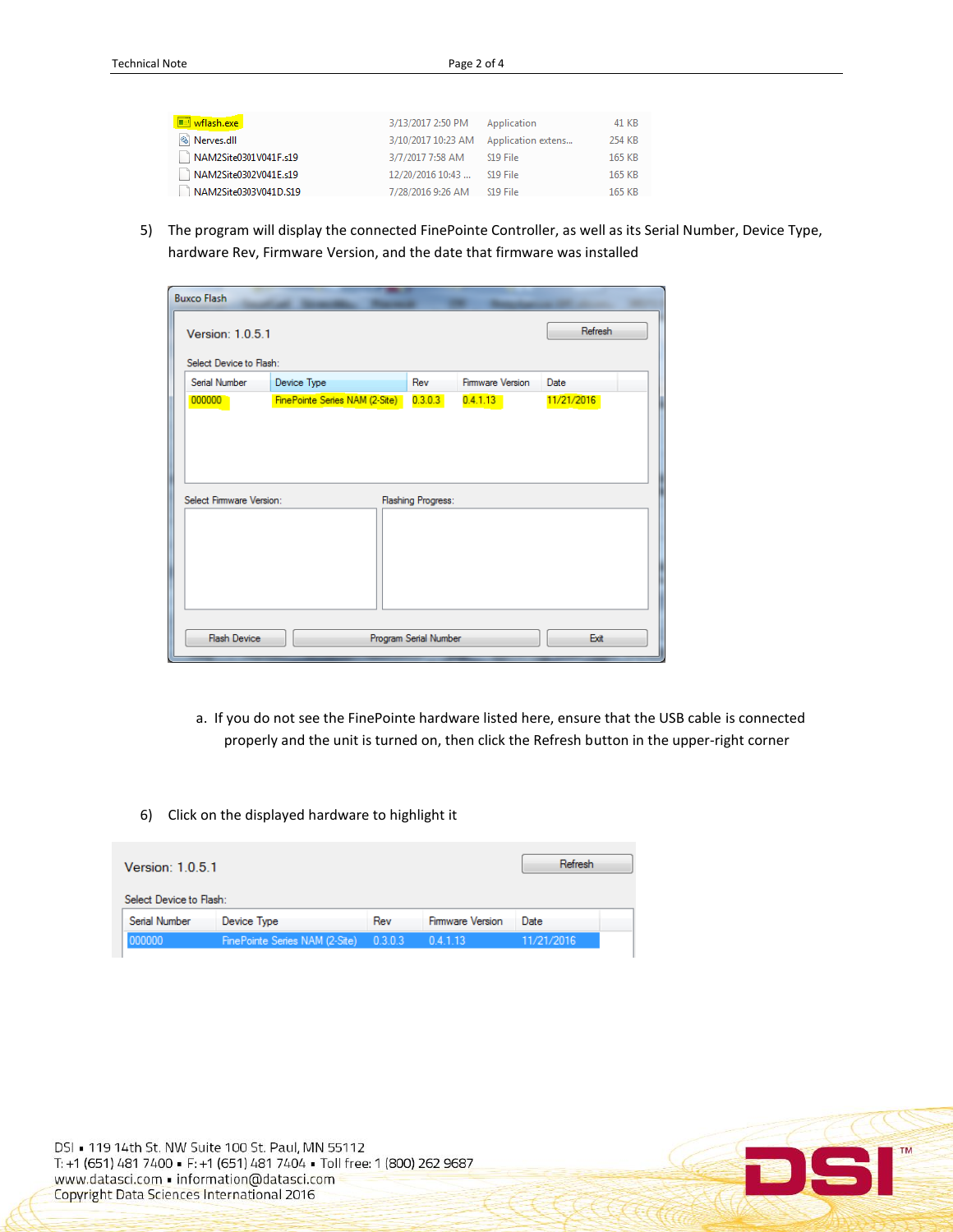7) The "Select Firmware Version" pane will now display the updated Firmware file. Click on that Firmware to highlight it as well

| Serial Number            | Device Type                      | Rev                   | Firmware Version | Date       |
|--------------------------|----------------------------------|-----------------------|------------------|------------|
| 000000                   | FinePointe Series NAM (2-Site)   | 0.3.0.3               | 0.4.1.13         | 11/21/2016 |
|                          |                                  |                       |                  |            |
|                          |                                  |                       |                  |            |
|                          |                                  |                       |                  |            |
|                          |                                  |                       |                  |            |
| Select Firmware Version: |                                  | Flashing Progress:    |                  |            |
|                          | 0.4.1.13 (NAM2Site0303V041D.S19) |                       |                  |            |
|                          |                                  |                       |                  |            |
|                          |                                  |                       |                  |            |
|                          |                                  |                       |                  |            |
|                          |                                  |                       |                  |            |
|                          |                                  |                       |                  |            |
|                          |                                  |                       |                  |            |
| <b>Flash Device</b>      |                                  | Program Serial Number |                  | Exit       |

8) Click the "Flash Device" button in the bottom-left corner



9) The "Flashing Progress" pane will show the progress of the firmware update. This only takes a few seconds, after which you will see the "Complete" message.

| <b>Flashing Progress:</b>                                                                                                                                                    |  |
|------------------------------------------------------------------------------------------------------------------------------------------------------------------------------|--|
| 20% complete<br>30% complete<br>40% complete<br>50% complete<br>60% complete<br>71% complete<br>81% complete<br>Ξ<br>91% complete<br>Committing flash<br>Waiting for restart |  |
| Complete                                                                                                                                                                     |  |
| Fxit<br>ogram Serial Number                                                                                                                                                  |  |

DSI = 119 14th St. NW Suite 100 St. Paul, MN 55112 T: +1 (651) 481 7400 · F: +1 (651) 481 7404 · Toll free: 1 (800) 262 9687 www.datasci.com · information@datasci.com Copyright Data Sciences International 2016